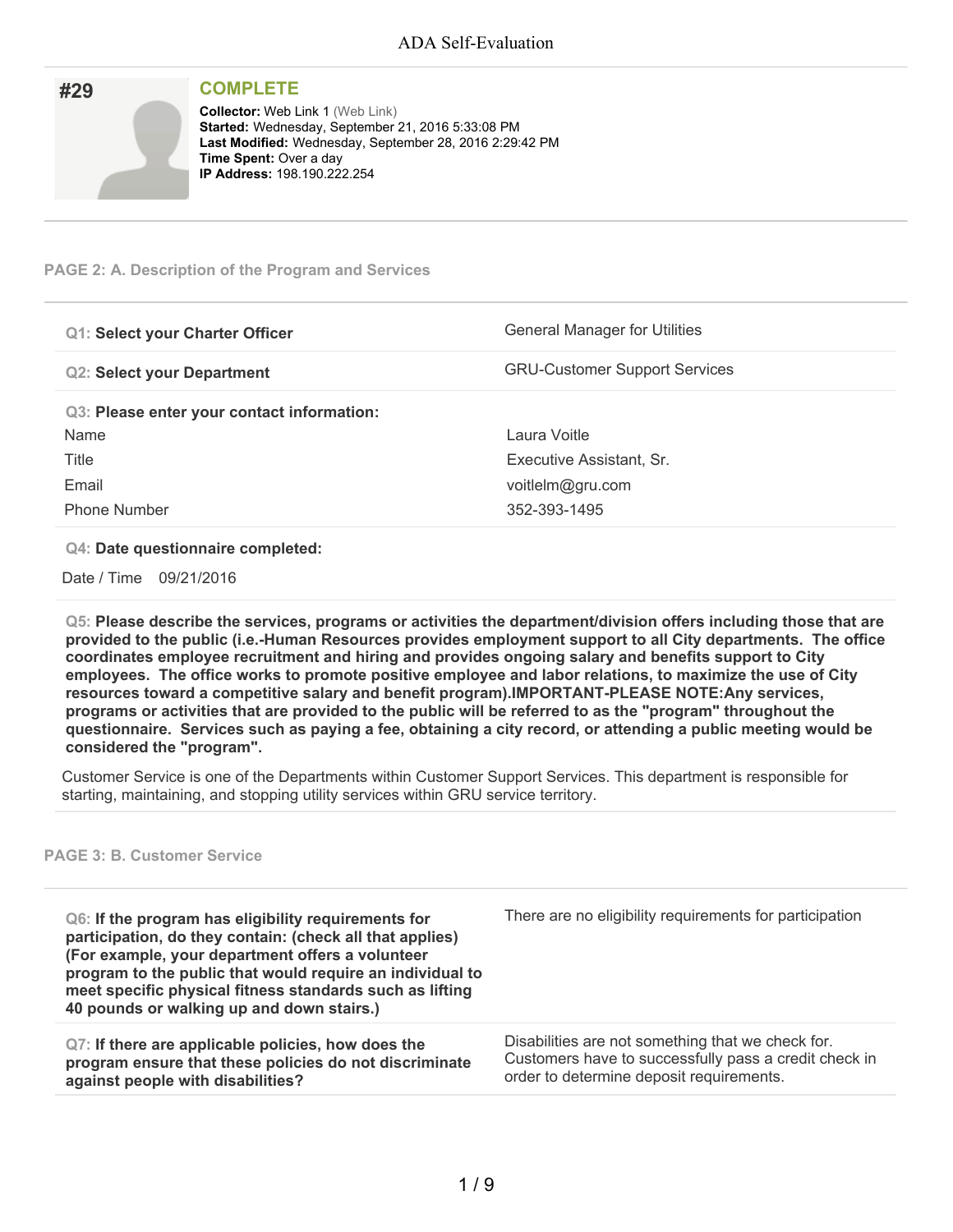| Q8: Is there a formal policy in place to respond to<br>requests from the general public for sign language, oral<br>and cued speech interpreters, or other modifications to<br>the program to allow people with disabilities to<br>participate?                                                               | Respondent skipped this<br>question                                                                                                                                 |
|--------------------------------------------------------------------------------------------------------------------------------------------------------------------------------------------------------------------------------------------------------------------------------------------------------------|---------------------------------------------------------------------------------------------------------------------------------------------------------------------|
| Q9: Does the program have standard operating<br>procedures in place to include a person with<br>disabilities? [For example, allowing a service animal into<br>a facility, allowing someone to bring a personal<br>attendant with them to a recreation class or moving an<br>event to an accessible location] | Yes,<br>If yes, please describe and list the written procedure:<br>Service animals allowed on site; space clearance in<br>buildings; phone interpretation available |
| Q10: Is the program staff that interacts with the<br>publictrained on the correct procedures to follow when a<br>person requests an interpreter?                                                                                                                                                             | Yes,<br>If yes, please describe the training:<br>Training provided at onset of hiring process                                                                       |
| Q11: How much notice is required to provide an<br>accommodation request?                                                                                                                                                                                                                                     | 24 hours or less (not including weekends/holidays)                                                                                                                  |
| Q12: Do you track accessibility requests for the<br>program?                                                                                                                                                                                                                                                 | No                                                                                                                                                                  |
| Q13: Does the program charge an additional fee for<br>modifying the program for a person with disabilities?                                                                                                                                                                                                  | No                                                                                                                                                                  |
| Q14: Are there any hard copy or digital forms required<br>for admission or participation in the program (i.e. tests,<br>applications, registration forms, etc.)?                                                                                                                                             | Yes,<br>If yes, please list the forms: application for services                                                                                                     |
| Q15: Do the forms contain a notice that the City does not<br>discriminate against people with disabilities?                                                                                                                                                                                                  | Don't Know                                                                                                                                                          |
| Q16: Is an interview required prior to an applicant's<br>admission to the program?                                                                                                                                                                                                                           | No                                                                                                                                                                  |
| Q17: When hiring temporary or permanent employees,<br>does the program consistently use selection criteria that<br>does not discriminate based on disability?                                                                                                                                                | Yes                                                                                                                                                                 |
| Q18: Does the program ensure individuals with                                                                                                                                                                                                                                                                | Don't Know,                                                                                                                                                         |
| disabilities are allowed the opportunity to participate as<br>members of any program associated citizen's advisory<br>boards or committees?                                                                                                                                                                  | If yes, please explain the process to ensure<br>opportunities are provided.<br>We don't have any Customer Service advisory boards<br>or committees                  |
| Q19: Are individuals with disabilities currently serving<br>on any of the program's advisory boards or<br>committees?                                                                                                                                                                                        | No,<br>If yes, list the committees: NA                                                                                                                              |

**PAGE 4: C. Notice Requirements**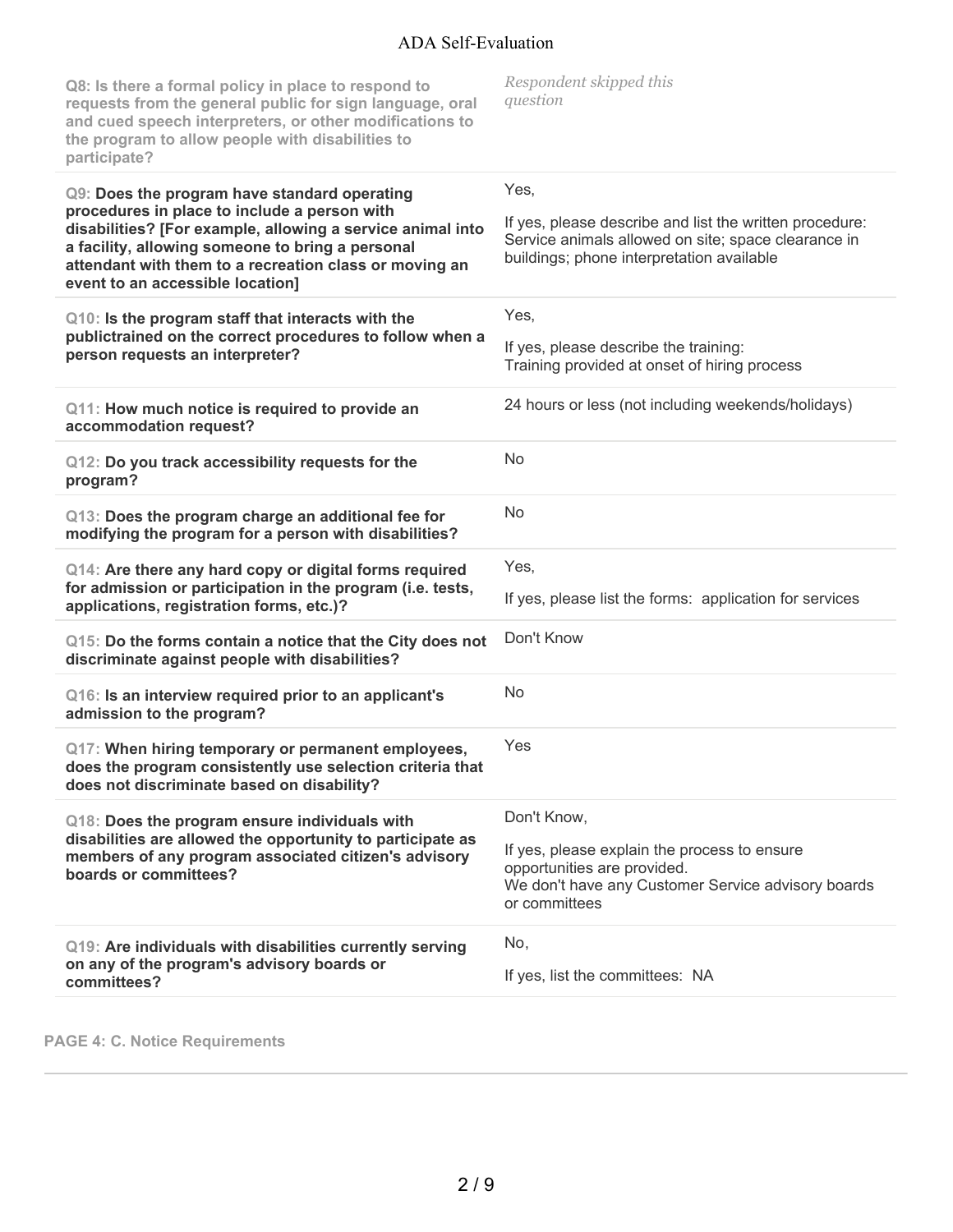| Q20: Is a "Notice under the Americans with Disabilities<br>Act" or a non-discrimination statement made accessible,<br>as needed, to program participants who may be persons<br>with disabilities?                                                                                                                                        | Yes.                                                                                                                            |
|------------------------------------------------------------------------------------------------------------------------------------------------------------------------------------------------------------------------------------------------------------------------------------------------------------------------------------------|---------------------------------------------------------------------------------------------------------------------------------|
|                                                                                                                                                                                                                                                                                                                                          | If yes, please list all locations where it is available:<br>website, lobby                                                      |
| Q21: Does the non-discrimination statement include<br>information about the City's ADA Coordinator and how<br>to contact them or file a grievance?                                                                                                                                                                                       | Don't Know                                                                                                                      |
| Q22: Is program staff that regularly interacts with the<br>public familiar with the City's ADA grievance/complaint<br>procedures when an incident of disability discrimination<br>is alleged?                                                                                                                                            | Yes                                                                                                                             |
| Q23: Does the program notify all persons that public<br>meetings, hearings, interviews, and conferences will be<br>held in accessible locations and that adaptive/auxiliary<br>aids (such as assistive listening devices, readers for the<br>blind, pen and paper) will be provided, upon request, to<br>participants with disabilities? | Yes.                                                                                                                            |
|                                                                                                                                                                                                                                                                                                                                          | If yes, please describe how the notifications are made<br>and how much advance notice is required to provide<br>accommodations. |
|                                                                                                                                                                                                                                                                                                                                          | General Government takes care of public notices                                                                                 |

### **PAGE 5: D. Printed Information**

| Q25: Does the program have printed materials (i.e.<br>forms, newsletters, brochures, calendars, fact sheets)<br>that are made available to the public?                              | Yes,<br>If yes, please describe the printed materials.<br>application, rate sheets, program info |
|-------------------------------------------------------------------------------------------------------------------------------------------------------------------------------------|--------------------------------------------------------------------------------------------------|
| Q26: Who manages the printed materials?                                                                                                                                             | Both departmentally and centrally managed                                                        |
| Q27: Is there a formal policy in place to respond to<br>requests from the general public for alternate document<br>formats of the printed materials that are made to the<br>public? | Don't Know                                                                                       |
| Q28: What types of alternate document formats does the<br>program make available when requested? (Check all that<br>apply)                                                          | Please list other media type(s): don't know                                                      |
| Q29: How much notice is required to provide the<br>alternate document formats?                                                                                                      | Don't know - have not completed such a request                                                   |
| Q30: Do you track accessibility requests for alternate<br>formats of printed material?                                                                                              | Don't Know                                                                                       |
| Q31: Does the program charge an additional fee for<br>providing materials in alternative formats for people with<br>disabilities?                                                   | Don't Know                                                                                       |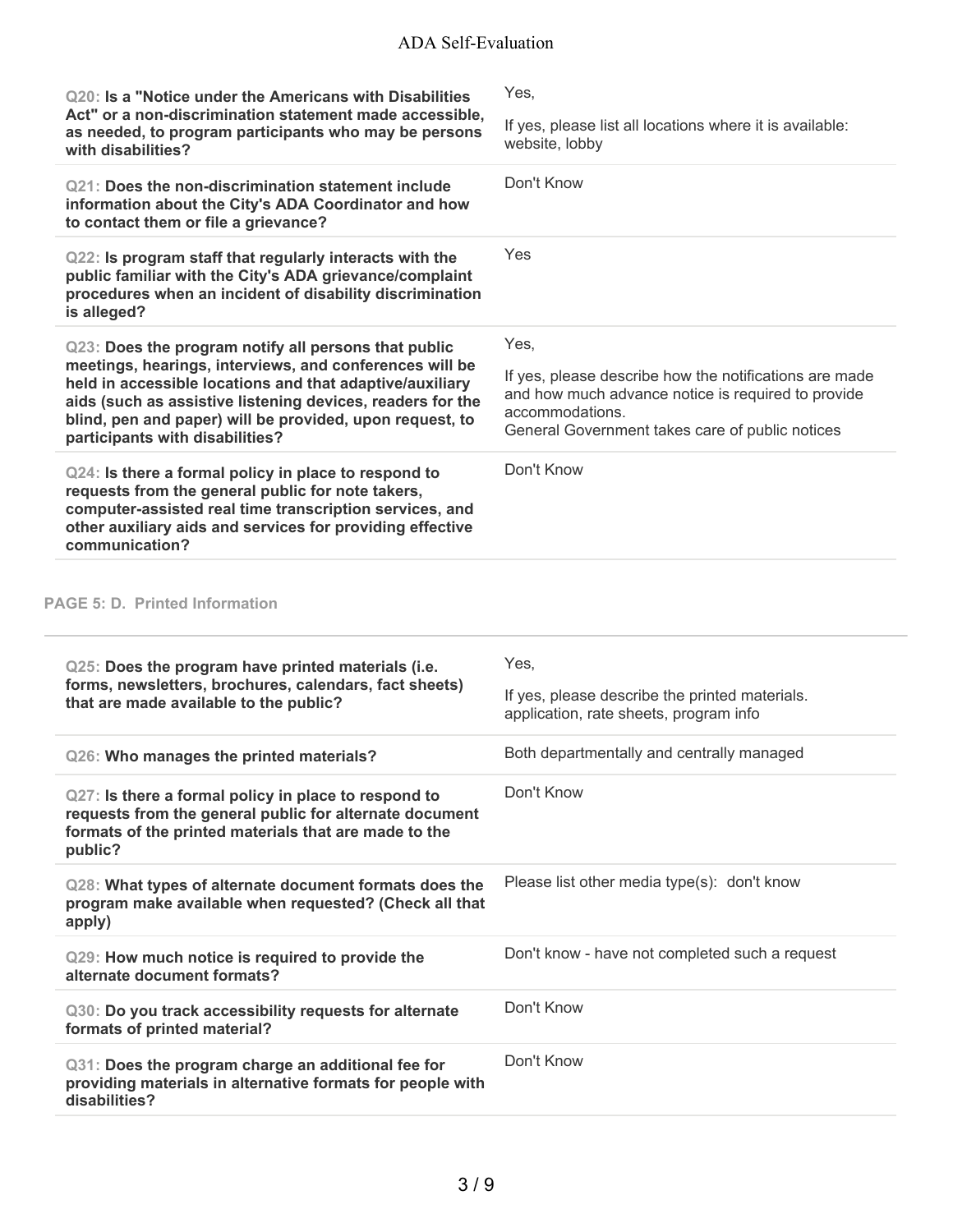**Q32: Does the program include images of individuals with disabilities in the printed materials and publications?**

No, photos of individuals with disabilities are NOT included

**PAGE 6: E. Television and Audiovisual Public Information**

| Q33: Does the program produce audiovisual (film,<br>videotape, television, digital) presentations, or website<br>demonstrations/webinars for the public or provide these<br>types presentations to the public? | <b>No</b>                                                                           |
|----------------------------------------------------------------------------------------------------------------------------------------------------------------------------------------------------------------|-------------------------------------------------------------------------------------|
| Q34: Is there a formal policy in place to respond to<br>requests from the general public for accessible<br>audiovisual, televised or online presentations provided<br>to the public?                           | <b>No</b>                                                                           |
| Q35: What types of accessible audio/visual, televised or<br>online presentation formats does the program make<br>available when requested?                                                                     | Other,<br>Please list the other formats:<br>we do not provide audio/visual material |
| Q36: How much notice is required to provide the<br>accessible presentation formats?                                                                                                                            | Don't know - have not completed such a request                                      |
| Q37: Do you track accessibility requests for accessible<br>presentation formats?                                                                                                                               | <b>No</b>                                                                           |
| Q38: Does the program charge an additional fee for<br>providing presentations in accessible formats for people<br>with disabilities?                                                                           | <b>No</b>                                                                           |
|                                                                                                                                                                                                                |                                                                                     |
| Q39: Do the audio/visual presentations include<br>portrayals of individuals with disabilities?                                                                                                                 | Do not include any portrayals of people in audio/visual<br>presentations            |
|                                                                                                                                                                                                                |                                                                                     |
| <b>PAGE 7: F. Website</b><br>Q40: Does the program provide information about its                                                                                                                               | Yes,                                                                                |
| offerings to the public on the internet?                                                                                                                                                                       | If yes, please list the URL: gru.com                                                |
| Q41: What information is provided on the internet?<br>Please describe briefly:                                                                                                                                 | utility services including MEES                                                     |
| Q42: Does the webpage(s) include information about the<br>accessibility of the facilities (parking, bathrooms,<br>assistive listening devices, etc.) where the program is<br>offered?                          | No                                                                                  |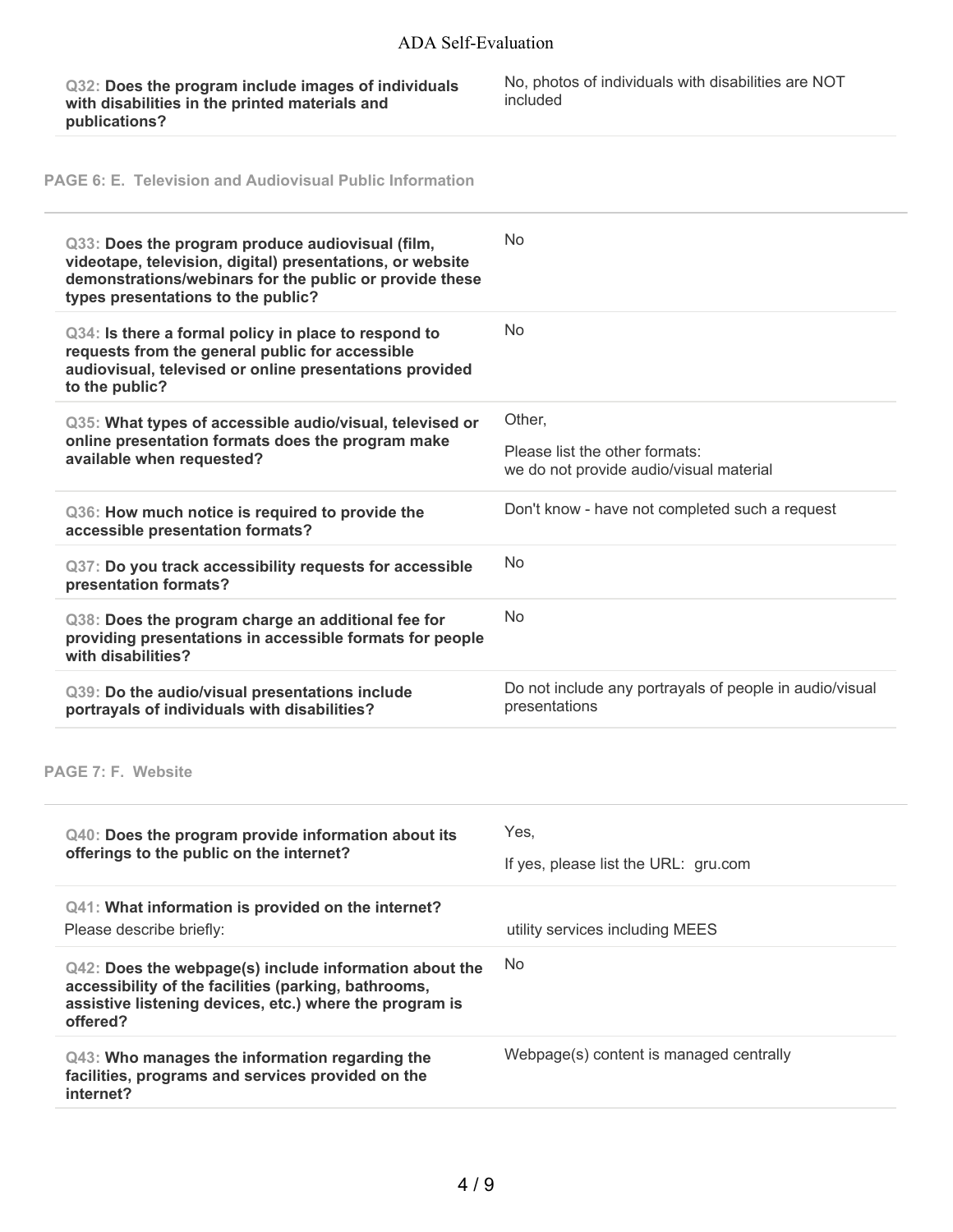| Q44: Does the website home page include easily<br>locatable information, including a telephone number and<br>email address, for use in reporting website accessibility<br>problems and requesting accessible services and<br>information?                                                                                                     | Yes        |
|-----------------------------------------------------------------------------------------------------------------------------------------------------------------------------------------------------------------------------------------------------------------------------------------------------------------------------------------------|------------|
| Q45: Do all links have a text description that can be read<br>by a screen reader (not just a graphic or "click here")?                                                                                                                                                                                                                        | Yes        |
| Q46: Do all the photographs, maps, graphics and other<br>images on the webpages currently have HTML tags<br>(such as an "alt" tag or a long description tag) with text<br>equivalents of the material being visually conveyed?                                                                                                                | <b>No</b>  |
| Q47: Are all the documents posted on the webpages<br>available in HTML or other text-based format (for<br>example rich text format (RTF) or word processing<br>format), even if they are also provided in another format,<br>such as Portable Document Format (PDF)?                                                                          | No         |
| Q48: If a webpage has data charts or tables, is HTML<br>used to associate all data cells with column and row<br>identifiers?                                                                                                                                                                                                                  | Don't Know |
| Q49: Do all video files available on the webpages have<br>audio descriptions of what is being displayed to provide<br>access to visually conveyed information for people who<br>are blind or have low vision?                                                                                                                                 | Yes        |
| Q50: Do all video files on the webpages have written<br>captions of spoken communication to provide access to<br>people who are deaf or hard of hearing?                                                                                                                                                                                      | Yes        |
| Q51: Does the top of each page with navigation links<br>have a "skip navigation" link?[This feature directs<br>screen readers to bypass the row of navigation links and<br>start at the webpage content, thus enabling people who<br>use screen readers to avoid having to listen to all the<br>links each time they add more to a new page.] | No         |
| Q52: Is the webpage content regularly (at least annually)<br>tested for accessibility to ensure it is usable by people<br>with disabilities, including those who use speaking<br>browsers?                                                                                                                                                    | Don't Know |
| Q53: Is there a formal policy established to<br>ensurewebpages will be accessible?                                                                                                                                                                                                                                                            | Don't Know |
| Q54: Is the policy posted on the webpage, where it can<br>be easily located?                                                                                                                                                                                                                                                                  | Don't Know |
| Q55: Is there a standard operating procedure in place to<br>ensure that new and modified webpages and content are<br>accessible?                                                                                                                                                                                                              | Don't Know |
| Q56: Does the in-house communications staff and<br>department contacts responsible for webpage content<br>development receive training on the guidelines for<br>website accessibility?                                                                                                                                                        | Don't Know |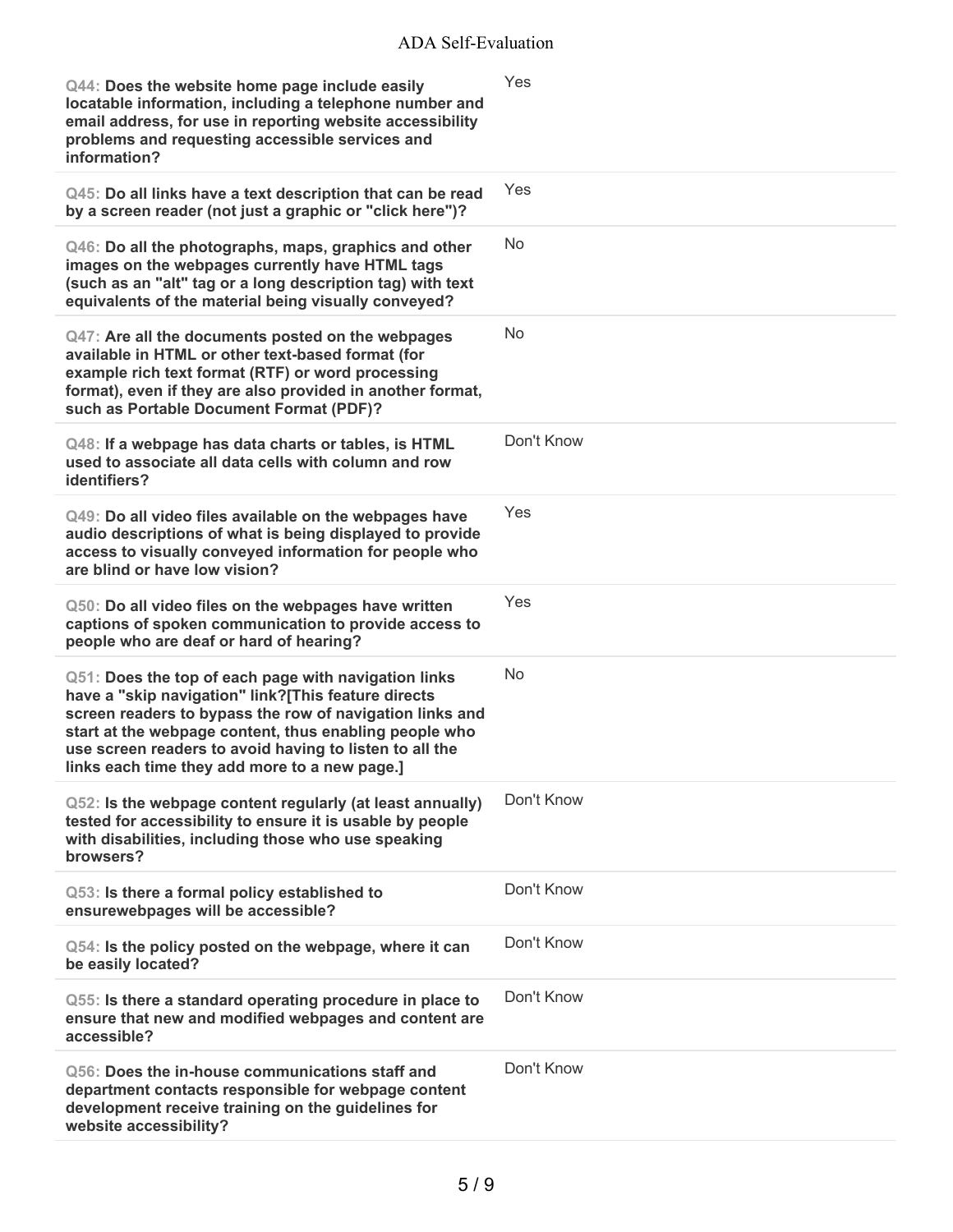## **PAGE 8: G. Public Telephones and Communication Devices**

| Q57: Does the program's main public access number<br>have an automated phone menu service (i.e. press 1 for<br>, press 2 for)?                                                              | Yes                                                                                            |
|---------------------------------------------------------------------------------------------------------------------------------------------------------------------------------------------|------------------------------------------------------------------------------------------------|
| Q58: If yes, does the system offer a simple, 1-step way<br>for a caller to bypass the menu and speak directly with a<br>staff person during regular business hours?                         | Yes                                                                                            |
| Q59: What tools does the program use to communicate<br>by phone with people with speech or hearing<br>difficulties?                                                                         | Text-telephone (TTY/TTD)                                                                       |
| Q60: Does the program publish the City's TTY (text<br>telephone) relay service in all materials where a phone<br>number is listed?                                                          | Don't Know                                                                                     |
| Q61: If a third-party "Relay" system is used, does                                                                                                                                          | Yes,                                                                                           |
| program staff receive training on how to place a Relay<br>call to a customer, as well as receive one?                                                                                       | If yes, please describe the training here:<br>training provided during onboarding of new staff |
| PAGE 9: H. Accessible/Adaptive Equipment                                                                                                                                                    |                                                                                                |
| Q62: Does the program allow members of the public to<br>use electronic equipment such as copy machines or<br>computer terminals?                                                            | <b>No</b>                                                                                      |
| Q63: Does the program ensure that the electronic                                                                                                                                            | No,                                                                                            |
| equipment is accessible to and usable by individuals<br>with disabilities (For example, is a public computer<br>terminal provided on a lowered counter or in an<br>accessible workstation)? | If yes, please describe how the equipment is made<br>accessible.<br><b>NA</b>                  |
| Q64: Are auxiliary aids (such as a moveable light                                                                                                                                           | Yes,                                                                                           |
| source, adjustable worktable levels, paper and pen, etc.)<br>provided to assist persons with disabilities?                                                                                  | If yes, please describe: shorter lobby counter                                                 |
| <b>PAGE 10: I. Public Meetings</b>                                                                                                                                                          |                                                                                                |
| Q65: Does the program hold public meetings, hearings<br>or conferences?                                                                                                                     | No                                                                                             |
| Q66: Does the program require that public meetings,<br>hearing, and conferences be held in accessible<br>locations?                                                                         | No                                                                                             |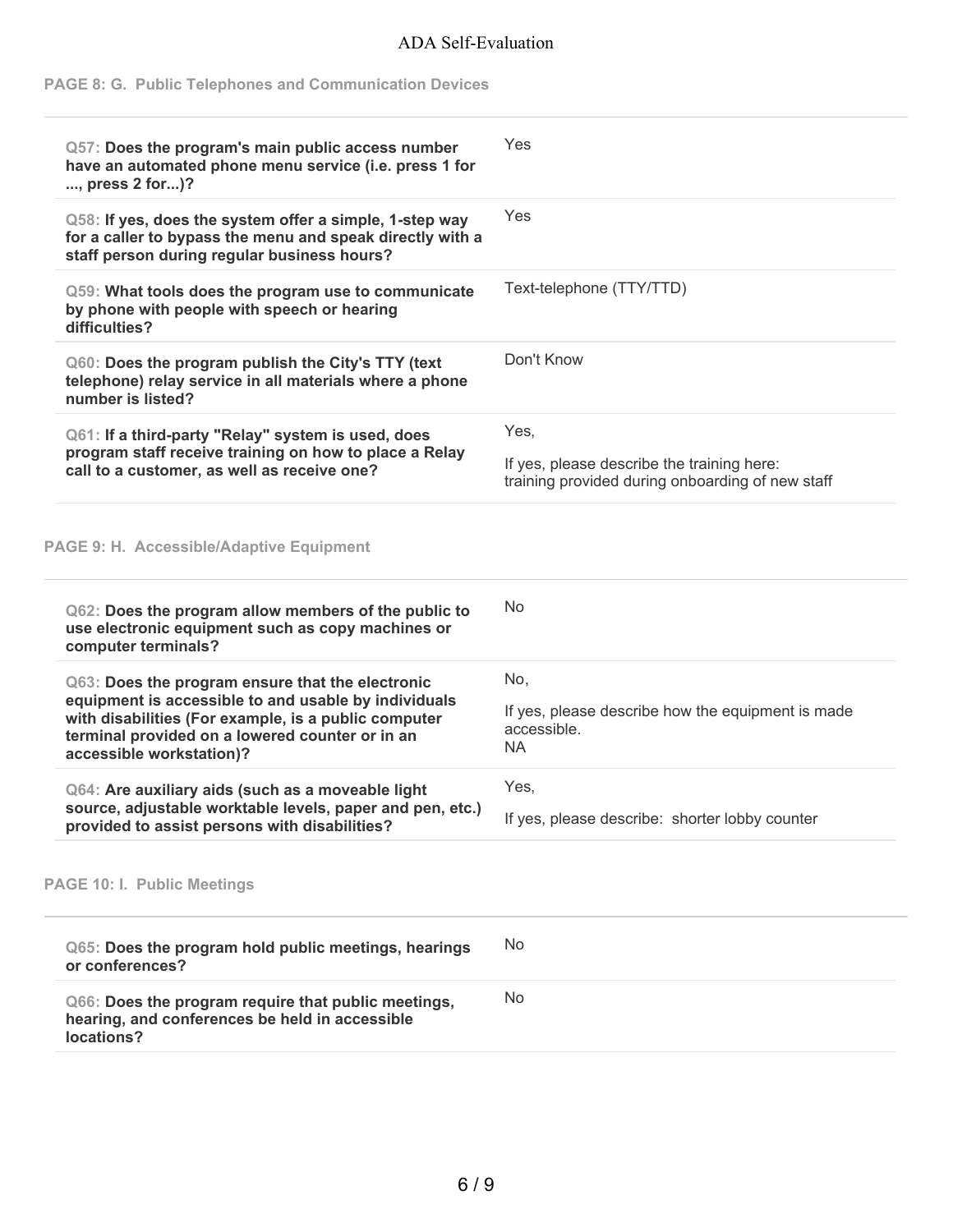| Q67: Do all printed or electronic materials about<br>program-sponsored/hosted public events, public<br>meetings, public hearings, or public appearances by and<br>with City officials include instructions about how to<br>request accommodations? | No,<br>If yes, please describe the instructions provided and<br>how much advance notice is required to provide<br>accommodations:<br><b>NA</b> |
|----------------------------------------------------------------------------------------------------------------------------------------------------------------------------------------------------------------------------------------------------|------------------------------------------------------------------------------------------------------------------------------------------------|
| Q68: If yes, what types of accommodations can the<br>program provide to the public when requested?                                                                                                                                                 | N/A                                                                                                                                            |
| Q69: How many Assistive listening devices are made<br>available for public meetings?                                                                                                                                                               | Don't Know                                                                                                                                     |
| Q70: Does the program charge an additional fee for<br>providing accommodations for people with disabilities?                                                                                                                                       | No                                                                                                                                             |
| <b>PAGE 11: J. Transportation Services</b>                                                                                                                                                                                                         |                                                                                                                                                |
| Q71: Does the program provide transportation to<br>volunteers, visitor, or program participants?                                                                                                                                                   | No,<br>If yes, please describe NA                                                                                                              |
| Q72: Does the program have procedures to make<br>transportation accessible to persons who have visual,<br>hearing, mobility and learning disabilities?                                                                                             | No,<br>If yes, please identify the disability and procedures to<br>make transportation accessible.<br><b>NA</b>                                |
| PAGE 12: K. Tours and Trips                                                                                                                                                                                                                        |                                                                                                                                                |
| Q73: Does the program provide facility tours or organize<br>trips for members of the pubic?                                                                                                                                                        | No                                                                                                                                             |
| Q74: Does the program have procedures to make the<br>tours and trips accessible to individuals who have<br>visual, hearing, mobility and learning disabilities?                                                                                    | No,<br>If yes, please identify the disability and procedures to<br>make the transportation accessible:<br><b>NA</b>                            |
| <b>PAGE 13: L. Use of Consultants and Contractors</b>                                                                                                                                                                                              |                                                                                                                                                |
| Q75: Are consultants or contractors who bid on capital<br>projects or other contractual work for the program<br>required to signstatements attesting to their intent to<br>comply with the ADA?                                                    | N/A                                                                                                                                            |
| Q76: Does program staff monitorconsultants or<br>contractors obligations to facilitate participation of<br>individuals with disabilities?                                                                                                          | No,<br>Other (please specify) NA                                                                                                               |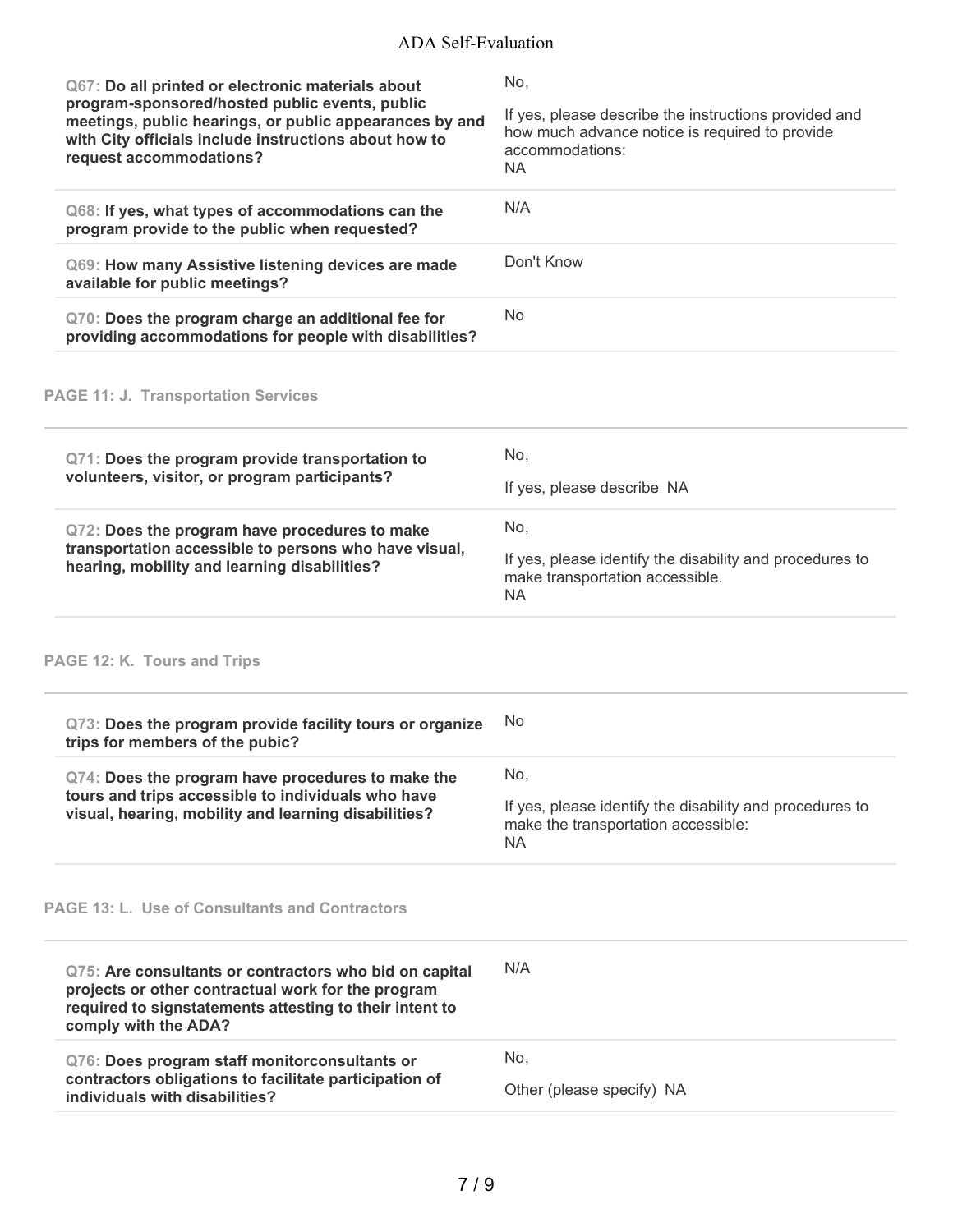| Q77: When selecting contractors or vendors, does the<br>program use criteria that does not discriminate based on<br>ability?                                                                                                           | No,<br>If yes, please describe: NA                                                                                                                              |
|----------------------------------------------------------------------------------------------------------------------------------------------------------------------------------------------------------------------------------------|-----------------------------------------------------------------------------------------------------------------------------------------------------------------|
| <b>PAGE 14: M. Emergency Evaluation Procedures</b>                                                                                                                                                                                     |                                                                                                                                                                 |
| Q78: Does program staff have a plan or procedures in<br>place that describe how to evacuate people with<br>disabilities from the program facility during an<br>emergency?                                                              | Yes,<br>If yes, please describe the procedures:<br>emergency plan                                                                                               |
| Q79: If yes, isstaff at each program facility trained to<br>carry out the instructions of the plan or procedures?                                                                                                                      | Yes,<br>If yes, please describe the training. emergency plan                                                                                                    |
| Q80: Is the evacuation plan or instructions posted in a<br>visible and accessible area of each floor in all programs<br>and public facilities?                                                                                         | Yes                                                                                                                                                             |
| PAGE 15: N. Special Events and Private Events on City Property                                                                                                                                                                         |                                                                                                                                                                 |
| Q81: Does program staff notify both private entities and<br>staff of their obligations to facilitate participation of<br>individuals with disabilities in those special events or<br>private events held on public property?           | Other (please specify) NA                                                                                                                                       |
| PAGE 16: O. Training and Staffing                                                                                                                                                                                                      |                                                                                                                                                                 |
| Q82: Does the program provide full and equal access to<br>ALL its participants, regardless of ability?                                                                                                                                 | Yes                                                                                                                                                             |
| Q83: How is program staff that have contact with the public informed of the department's obligations and<br>policies that enables persons with disabilities to participate in the program?<br>training, policies, procedures           |                                                                                                                                                                 |
| Q84: Does the program staff who maintain contact with<br>the public receive training on interacting with people<br>with disabilities?                                                                                                  | Yes, staff training provided,<br>If yes, please describe the staff training process:<br>onboarding of new staff includes training on policies<br>and procedures |
| Q85: Is there program staff who would be able to<br>provide better customer service if they had training in<br>American Sign Language (ASL) or other means of<br>communicating with people who have hearing or speech<br>difficulties? | Yes,<br>If yes, please list staff/positions that would benefit<br>from additional training:<br>loby employees                                                   |